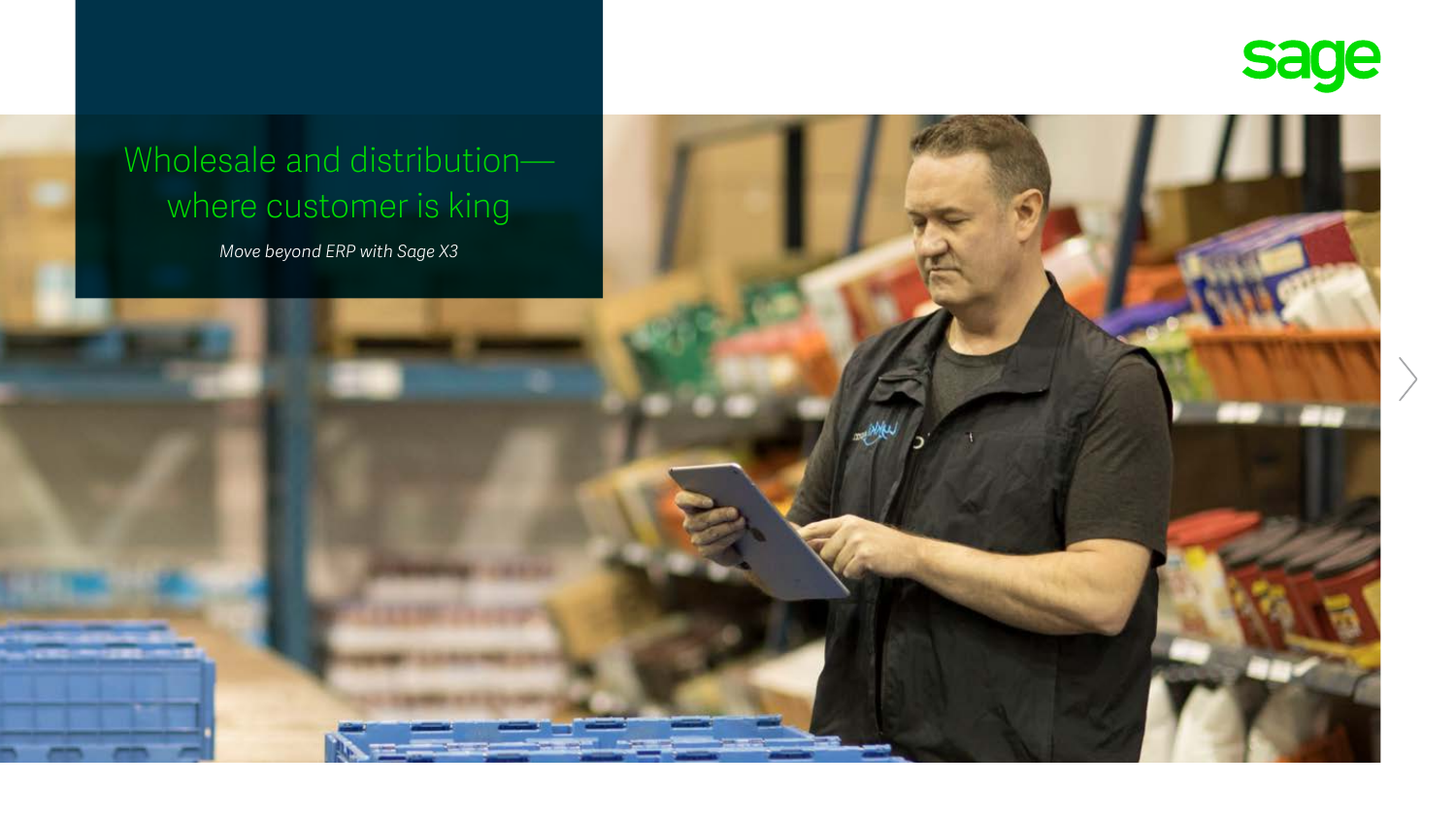### **Contents**

| The customer is king                             | 3 | It's time to move beyond ERP                      | 8  |
|--------------------------------------------------|---|---------------------------------------------------|----|
| What business strategies are distributors using? | 4 | What do Sage X3 distributors and wholesalers say? | 9  |
| Why distributors look at ERP                     | 5 | <b>Sage X3 for distributors</b>                   | 10 |
| What leading distrubutors want from ERP          | 6 | Choosing the right enterprise management solution | 11 |
| The problem with poor ERP                        | 7 |                                                   |    |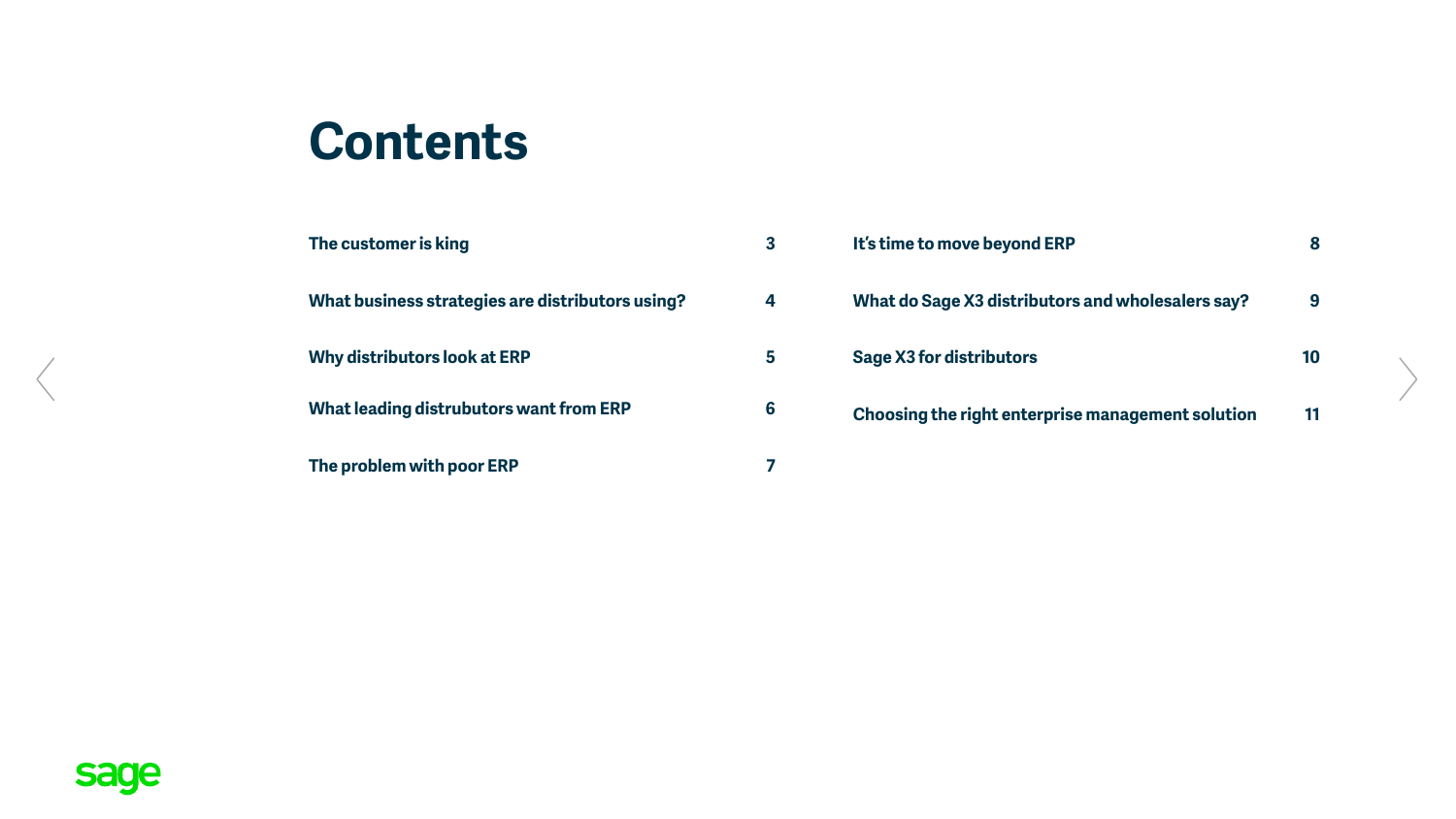### <span id="page-2-0"></span>*The customer is king*

The customer is king. This is the reality for all distributors and wholesalers in the modern economy. Today's distributors face multiple challenges, mainly driven by the impact of online sales and new delivery channels.

Distributors face:

- **A rise in customer demand and expectation.** As the e-commerce experience improves for shoppers, the more likely it is for a customer to be online and the better service they expect.
- **Tough competition.** Businesses are entering new markets and expanding their operations, which means that it's becoming necessary to modernize business processes, become more efficient, and use resources more effectively. The top performers need to get the right products, at the right price, to the right customers, when they need them.
- **Technical issues.** Distributors often need the know-how to deal with specifying and sizing components, efficiency improvements and troubleshooting. They need to engineer and source solutions for complex problems—and this needs money, talent and the right participants in the value chain.

According to Aberdeen Group, the top wholesale and distributions challenges are the need to reduce costs, manage growth expectations, cope with customer needs and increased competition, and prevent delays in decision-making due to a lack of timely information.



*Source: ERP in Wholesale and Distribution. Improve customer interactions at a lower cost. February 2017*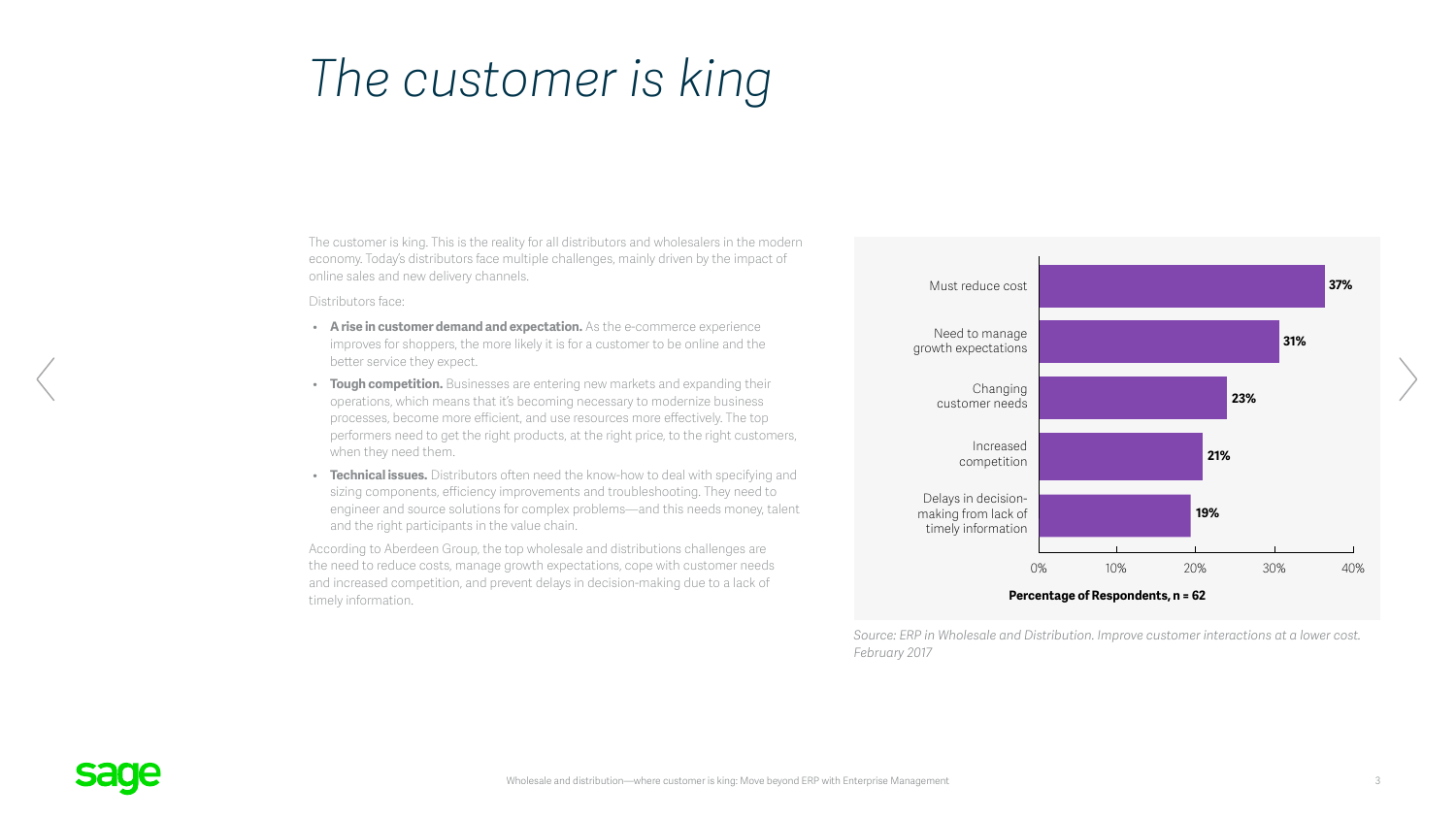## <span id="page-3-0"></span>*What business strategies are distributors using?*

Distributors and wholesalers need to lower costs, while improving communication with customers. Here are the strategies they're looking at:



*Source: ERP in Wholesale and Distribution. Improve customer interactions at a lower cost. February 2017*

To lower costs and improve margins, distribution leaders want to streamline processes and optimize supply chains so they can do more with lower resource impact—it helps distributors better manage inventory and keep prices under control.

To please customers and meet their demands, distribution leaders are also focused on improving collaboration and service. This means getting a better understanding of customer needs and developing new ways that customers can interact with the business. This can mean changing the way the organization delivers products through updates to workflows across the supply chain.

To achieve their aims of increasing efficiency, operability and development of new delivery methods, distributors need to modernize the technology they use in their operations. This is where technology such as Enterprise Resource Planning (ERP) comes in.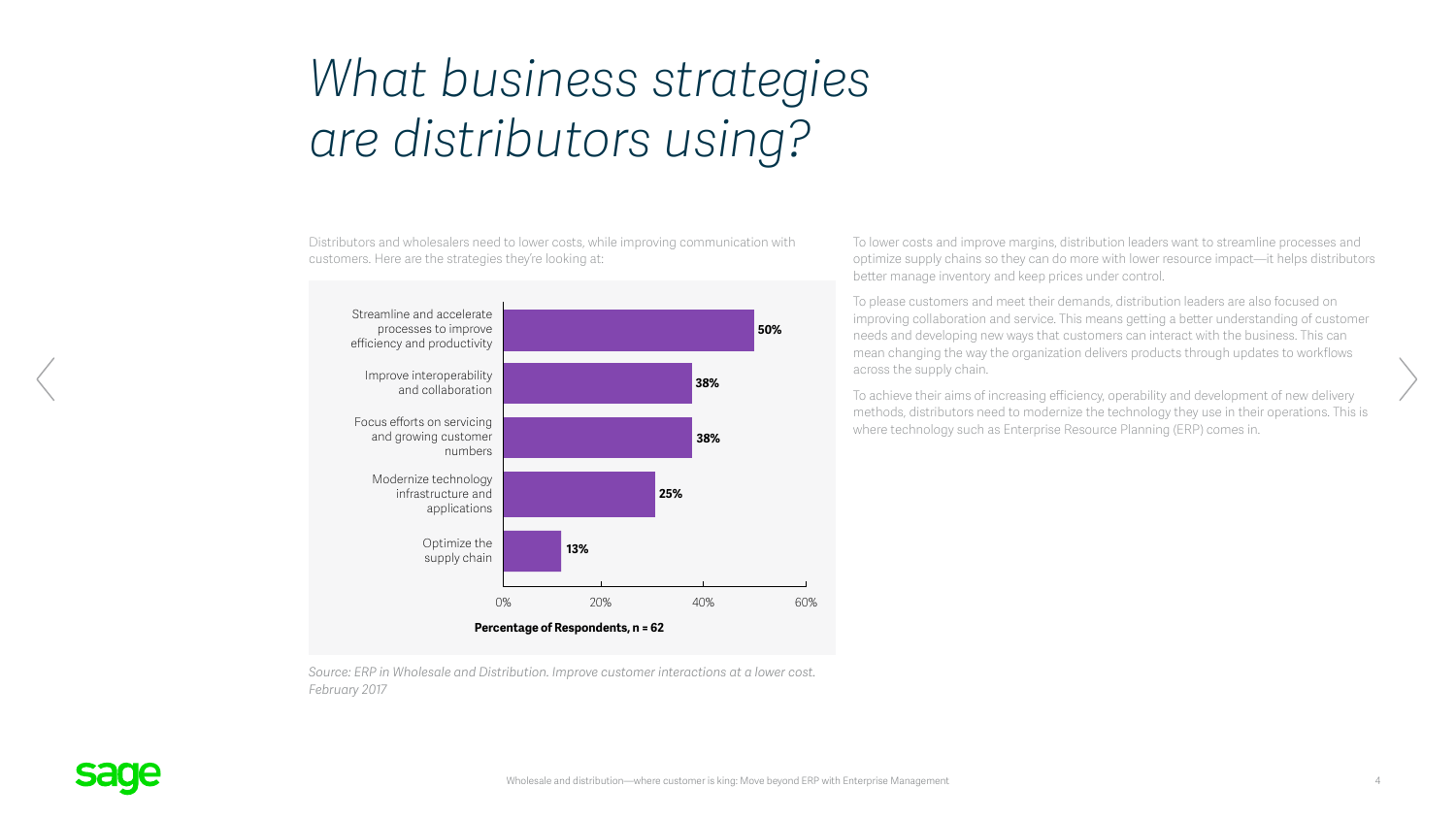### *Why distributors look at ERP*

Distributors can use ERP to provide better access to customer information, and make better decisions through integrated business analytics. Distribution leaders are 72% more likely to have analytics integrated into their ERP solution to make better, informed decisions, and more accurately plan demand. If ERP is cloud-based, employees can access information on-the-go, improving accuracy and allowing immediate response.

Some ERP solutions also integrate with technology that can support a distributor's goals. For example, distribution leaders are more likely to have Customer Relationship Management (CRM), e-commerce, and customer self-service portals integrated with ERP.



*Source: ERP in Wholesale and Distribution. Improve customer interactions at a lower cost. February 2017*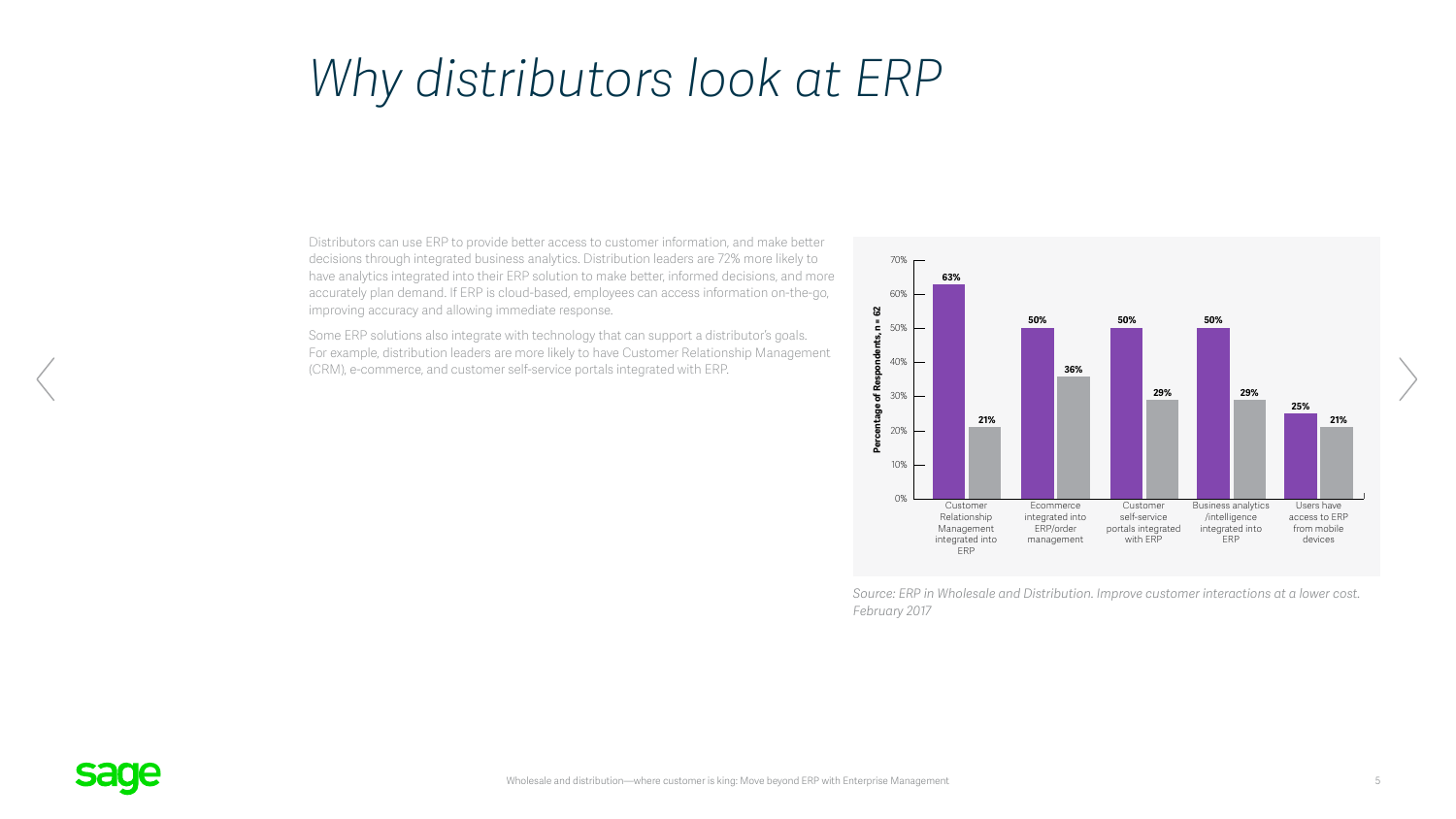### <span id="page-5-0"></span>*What leading distributors want from ERP*

Leading distributors are 31% more likely than distributor followers to have real-time visibility into the status of all their processes and data to support management of the numerous moving parts and handling of logistics in an agile way. Automated alerts can inform actions based on changes in demand, while data analytics mean that distributors can plan and forecast demand for better customer service and cost reduction, as well as inform changes in workflow.

Leading distributors are also 46% more likely than distributor followers to have real-time collaboration across departments and divisions, connecting functions such as the supply chain, sales and finance. Leaders are more likely to share data with customers and suppliers, improving service, reducing costs and increasing margins.



*Source: ERP in Wholesale and Distribution. Improve customer interactions at a lower cost. February 2017*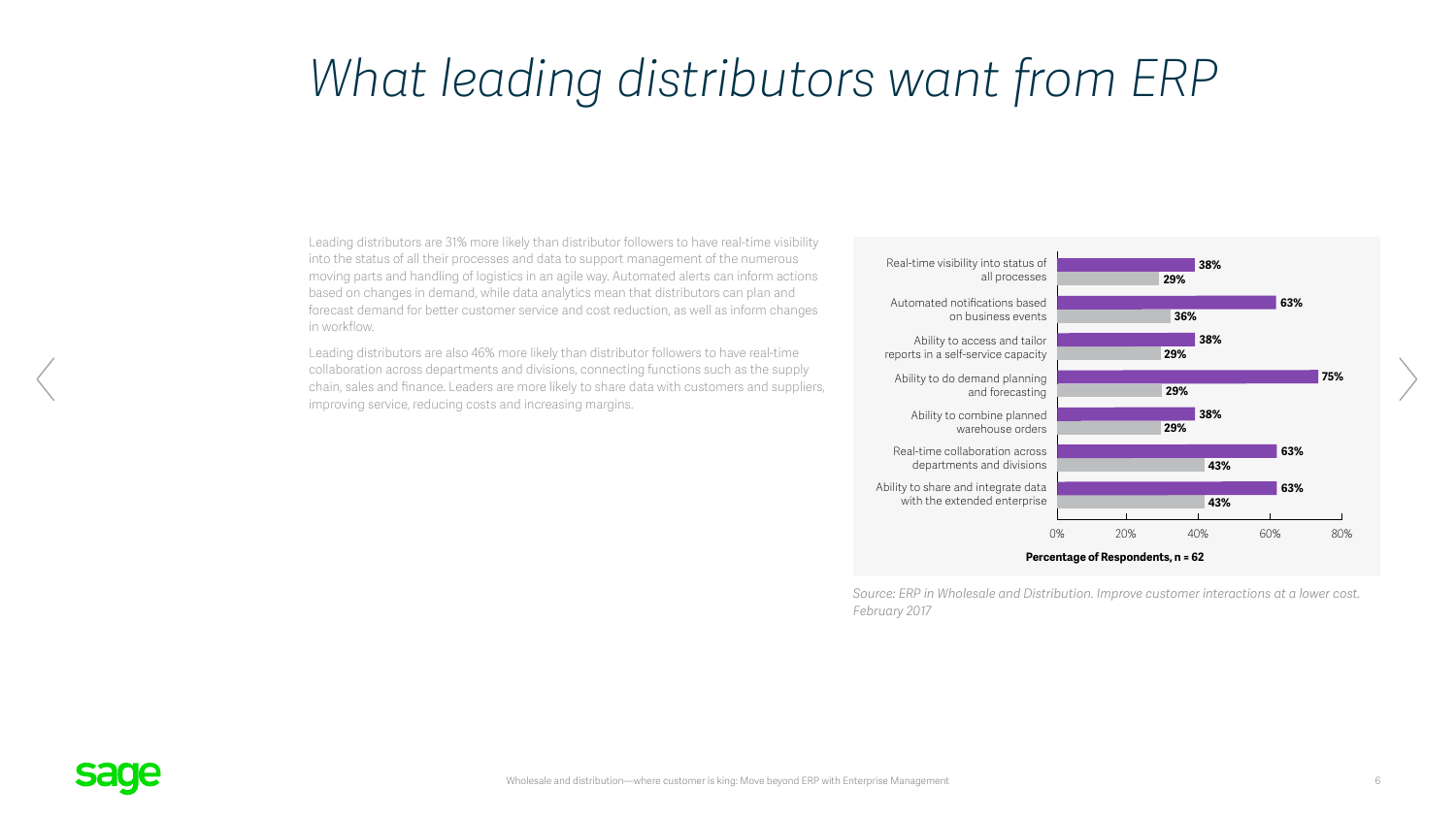### <span id="page-6-0"></span>*The problem with poor ERP*

According to the 2016 Report on ERP Systems and Enterprise Software, Panorama Consulting Solutions said only 12% of corporate executives were "very satisfied" with their current ERP solution, and that 59% of global companies were "burdened" by them.

ERP is designed to move organizations away from working with Excel and spreadsheets for basic finance and accounting. ERP is meant to provide a centralized system that allows control of all relevant business processes, providing actionable data and insight.

Unfortunately, enterprises in different industry sectors have had problems with ERP, and there are numerous implementation horror stories – the enterprise software market can be complex and expensive, with lawsuits and litigation over failed rollouts a genuine risk.

Businesses in general have found that they are not achieving value from their ERP solutions. They understand the full benefits of having a more modern solution, and look for a partner that helps them with business innovation, as well as industry best practice and technology to help them scale.

Even if businesses are happy with the ERP solution they have, many are looking at new solutions that provide new functionality, are easier to use, and provide support to emerging technology.



*Source: The cost of doing nothing, why you can't afford to sit on a software decision*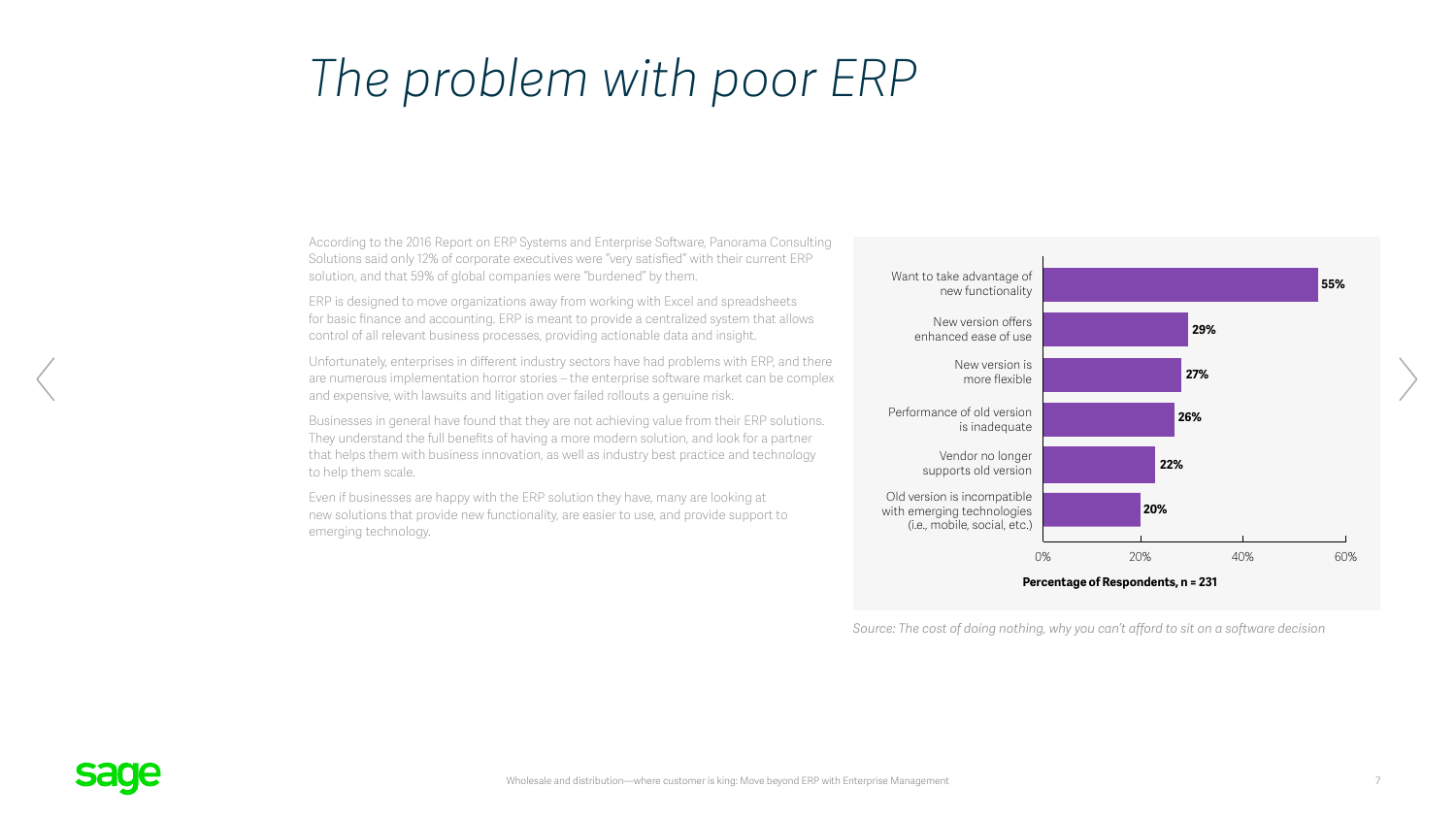### <span id="page-7-0"></span>*It's time to move beyond ERP*

#### Industry analyst Forrester interviewed distributors in Europe, the United States and Africa where they found that organizations were:

- Outgrowing the capacity of their existing ERP software.
- Suffering inefficiency with legacy ERP systems that was undermining growth potential.
- Losing insight into operations due to organizational growth and loosely integrated management tools.
- Needing to stay competitive within a limited budget.
- Demanding more agility and flexibility in an ERP solution.

#### Forrester says that Sage enterprise management can help distributors:

- Consolidate their work systems into one solution.
- Achieve process and product consistency across varied operations.
- Gain real-time visibility and insight across the global supply chain.
- Accommodate future merger and acquisition activity.

Sage X3 is the answer. Distributors can now replace their legacy ERP systems with modern enterprise management solutions that meet their needs, increasing business efficiency and improving collaboration.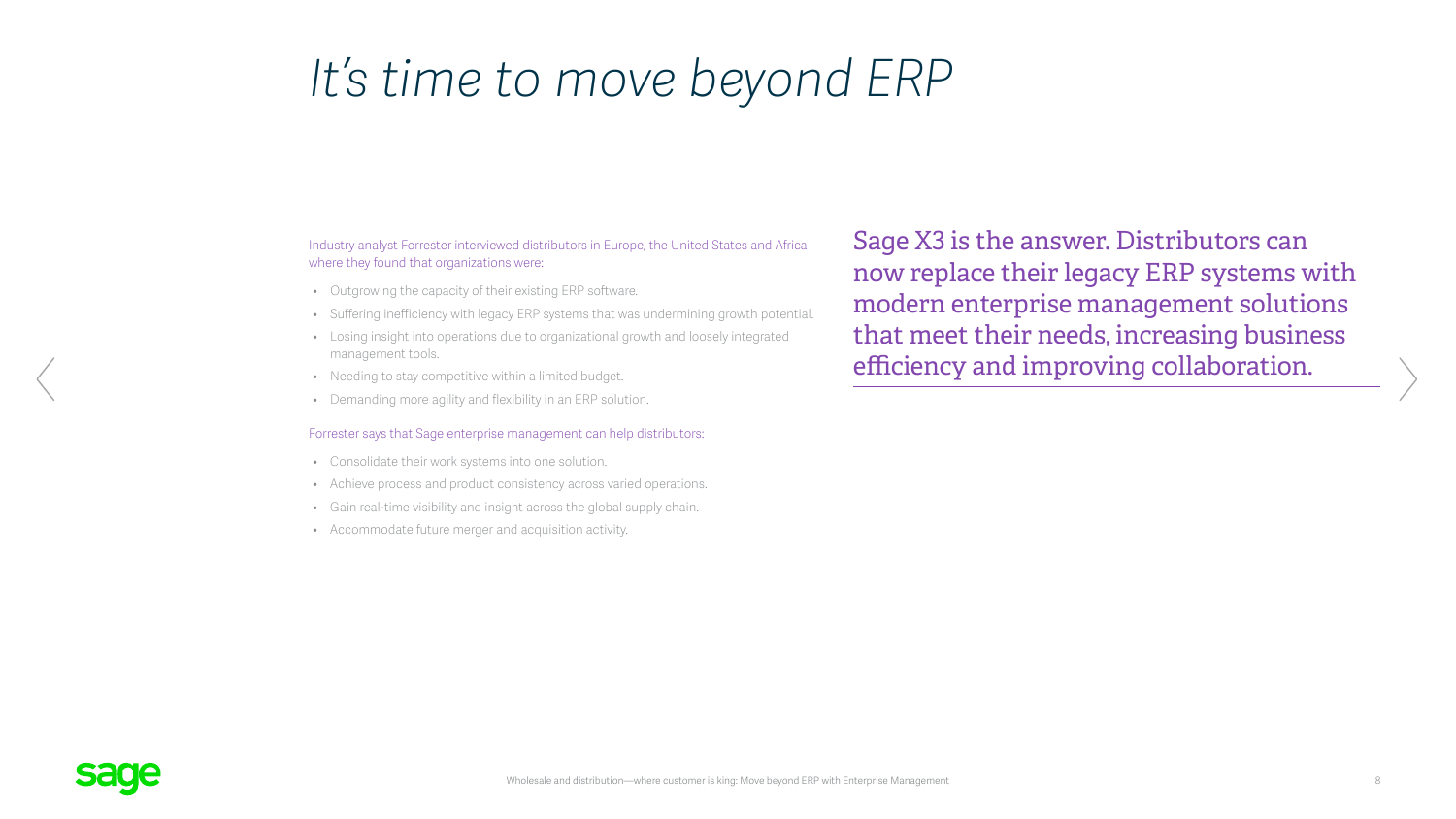## *What do Sage X3 distributors and wholesalers say?*

Forrester interviewed various customers, who estimated value and benefit from:

#### **Distribution management**

"Project management allows the business to manage all aspects of a project across financial and/or distribution processes, from quoting to planning resources and material, tracking costs and schedules, invoicing, and analyzing profits."

#### **Financial reporting**

"You can easily design reports with intuitive Excel-based reporting capabilities integrated with Sage X3 financial management, and automate the running and distribution of reports to teams or individuals."

#### **Supply chain management**

"With e-commerce, you can build or customize a comprehensive webstore within days, and manage catalogs, pricing, inventory, customers, and all transactions as part of the Sage X3 core supply chain management processes"

#### **Automated bank statements**

"You can improve the efficiency of the financial process by automatically generating the transactions matching open items or unbalanced operations when importing bank statements."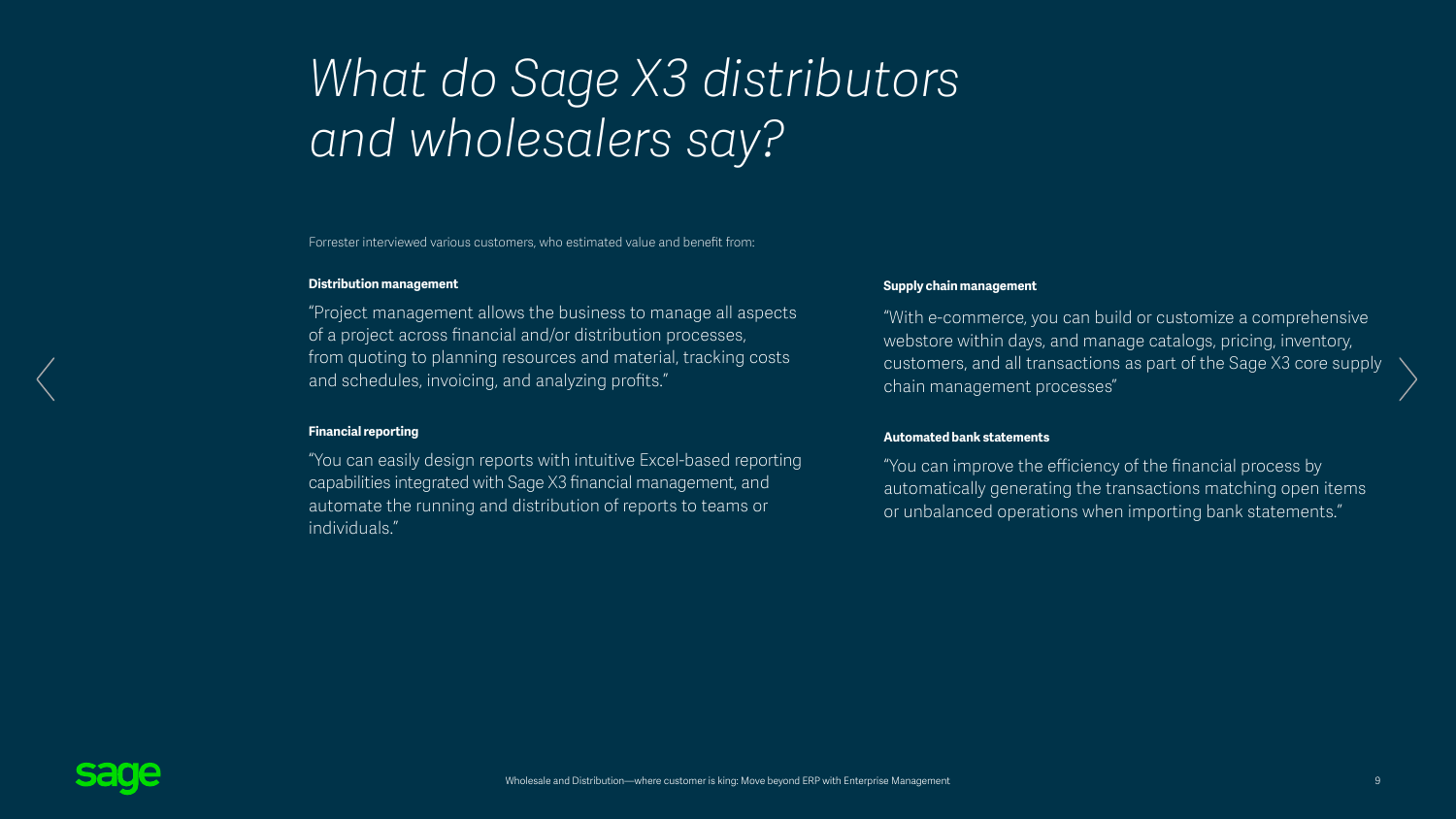### <span id="page-9-0"></span>*Sage X3 for distributors*

According to Forrester, there are important business benefits for distributors using Sage X3 functionalities:

- **Financial management:** Labor and time savings through the ability to report monthly company financials, along with consolidated financials using the local currency of the organization's HQ.
- **Purchasing:** The ability to standardize purchasing processes globally, with purchasing managers adhering to standards ensuring the best possible prices and volume discounts from suppliers. Sage X3 also supports a less labor-intensive purchasing process.
- **Sale management:** The standardization of sales processes, allowing account managers worldwide to operate under the same guidelines, using the same sales database. They can review customer activity globally, as well as monitor, manage and adjust discounts.
- **Inventory management:** Visibility into the entire inventory for all global sites, as well as the ability to adjust inventory levels.
- **Customer service:** Sage X3 functionality provides more visibility into customer service. There was an increase in customer service productivity and satisfaction thanks to changes in the way relationships were managed.
- **Distribution management:** Allows a move into a completely automated distribution process at most sites. In the past distribution analysts may have needed to regularly record production transactions and record physical inventory regularly. Now they can access transactions and inventory in real time and more accurately.

![](_page_9_Picture_8.jpeg)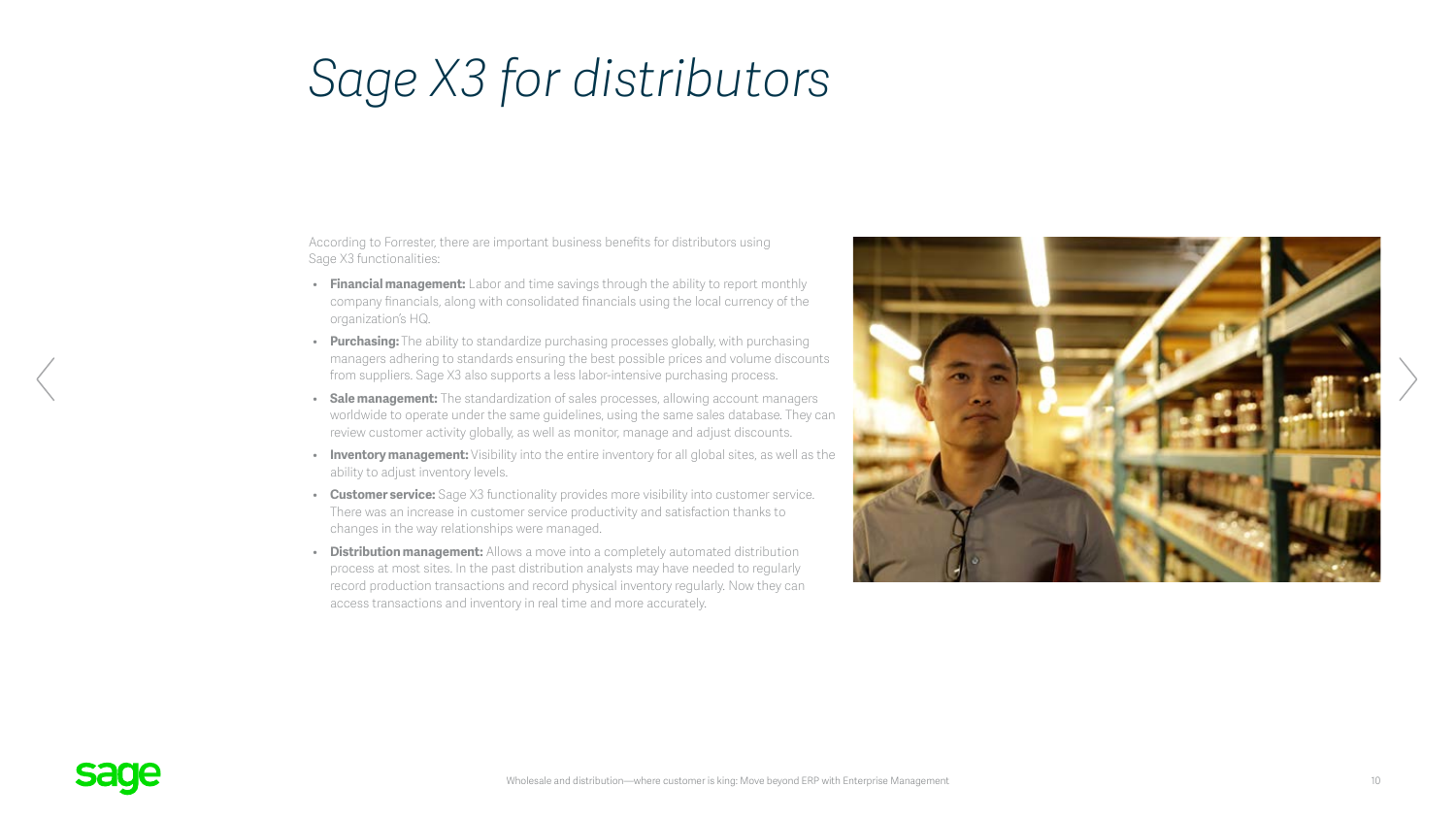## <span id="page-10-0"></span>*Choosing the right enterprise management solution*

You need the confidence of a solution that helps you achieve you unique business needs.

#### **The right solution will enable you to:**

- Scale and allow extension/integration as your business grows.
- Automate rigid, time-consuming, error-prone manual processes.
- Be agile enough to cope with changing needs.

Sage X3 is part of the Sage Business Cloud. Integrate the platform at any stage of your business, grow over time by adding new products as you need them, and future-proof your business.

#### Contact us for a business review:

<https://www.sage.com/en-us/sage-business-cloud/sage-x3/>

 [Request a demo today](https://www.sage.com/en-us/sage-business-cloud/sage-x3/request-a-demo/)

![](_page_10_Picture_10.jpeg)